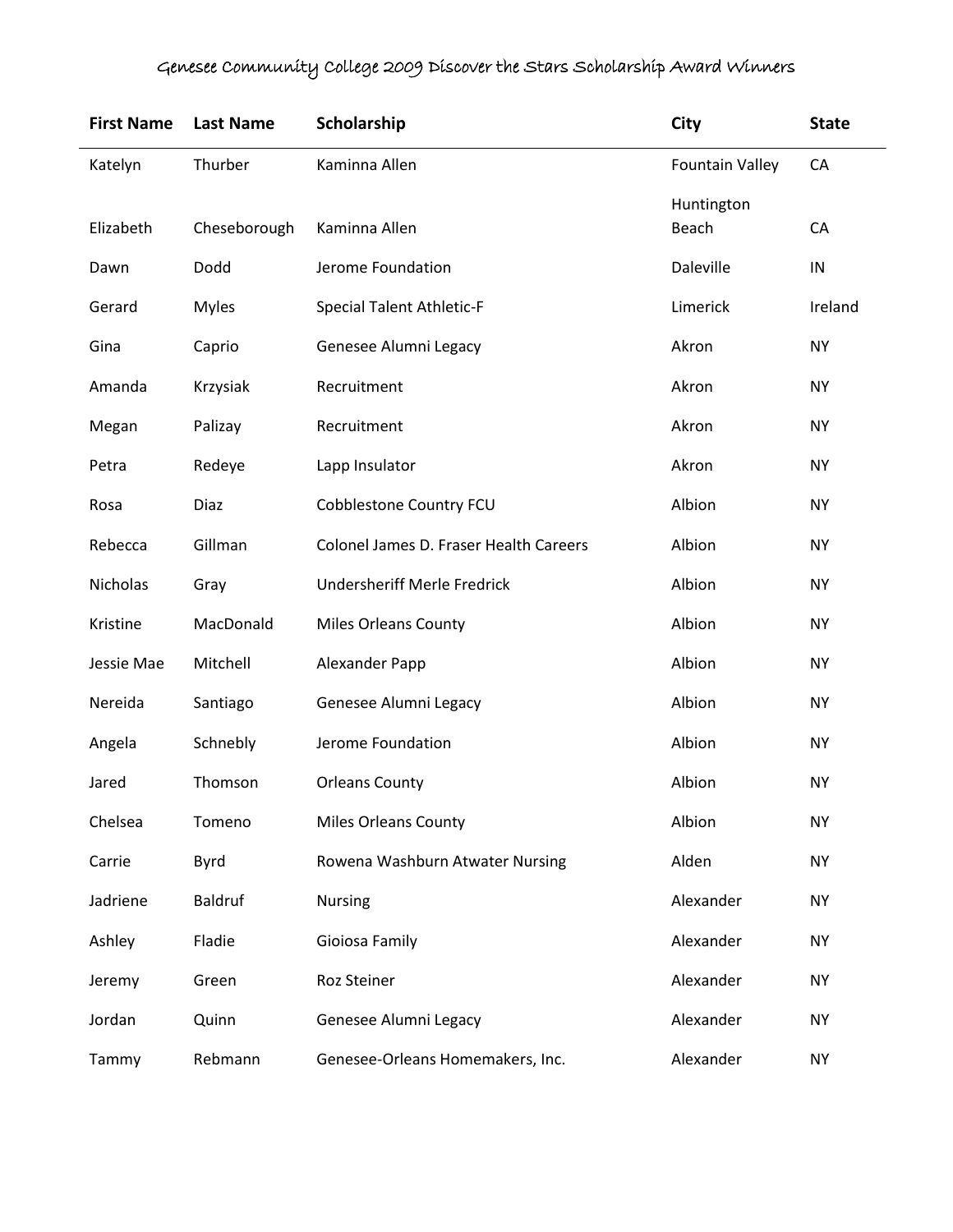| Henry     | Prutsman            | Laura Hillman Award                     | Arcade       | <b>NY</b> |
|-----------|---------------------|-----------------------------------------|--------------|-----------|
| Katie     | Verbeck             | Arcade Area                             | Arcade       | <b>NY</b> |
| Samantha  | Whitaker            | Genesee Alumni Legacy                   | Arcade       | <b>NY</b> |
| Rachellyn | <b>Burek Cooper</b> | Genesee Alumni Legacy                   | Attica       | <b>NY</b> |
| Andrew    | Hagen               | <b>Special Talent Arts</b>              | Attica       | <b>NY</b> |
| Aimee     | Keiper              | First Niagara Bank                      | Attica       | <b>NY</b> |
| Melissa   | Mruczek             | Benjamin Franklin                       | Attica       | <b>NY</b> |
| Nicholas  | Napierski           | Donald and Lois Petote                  | Attica       | <b>NY</b> |
| Sarah     | Noonan              | NYS Federation of Home B-HS-CAT         | Attica       | <b>NY</b> |
| James     | Prusak Jr.          | Benjamin Franklin                       | Attica       | <b>NY</b> |
| Gail      | Roll                | Tourism & Hospitality Management        | Attica       | <b>NY</b> |
| Anna      | Tatro               | <b>Nursing</b>                          | Attica       | <b>NY</b> |
| Ashley    | Wood                | Robert W. Hunter Performing Arts        | Attica       | <b>NY</b> |
| Sandra    | <b>Ballew</b>       | Avon Rotary Club                        | Avon         | <b>NY</b> |
| Carolyn   | Stroka              | Gioiosa Family                          | <b>Basom</b> | <b>NY</b> |
| Ely       | Winnie              | Western New York Native American        | Basom        | <b>NY</b> |
| Xiaoling  | Sliker              | <b>Mancuso Family Memorial</b>          | <b>Basom</b> | <b>NY</b> |
| Kristy    | Ambrose             | <b>Graham Corporation</b>               | Batavia      | <b>NY</b> |
| Rachel    | Blecha              | Batavia Kiwanis Club                    | Batavia      | <b>NY</b> |
| Jamie     | Borkholder          | Oakfield-Alabama Lions Club             | Batavia      | <b>NY</b> |
| Lindsay   | Carney              | President's Second Year                 | Batavia      | <b>NY</b> |
| Hoemi     | Chin                | Helle Rakfeldt Leetma International Art | Batavia      | <b>NY</b> |
| Lacey     | Christner           | President's First Year                  | Batavia      | <b>NY</b> |
| April     | Cipolla             | President's Second Year                 | Batavia      | <b>NY</b> |
| David     | Dodge               | The LeRoy Rotary Club                   | Batavia      | NY.       |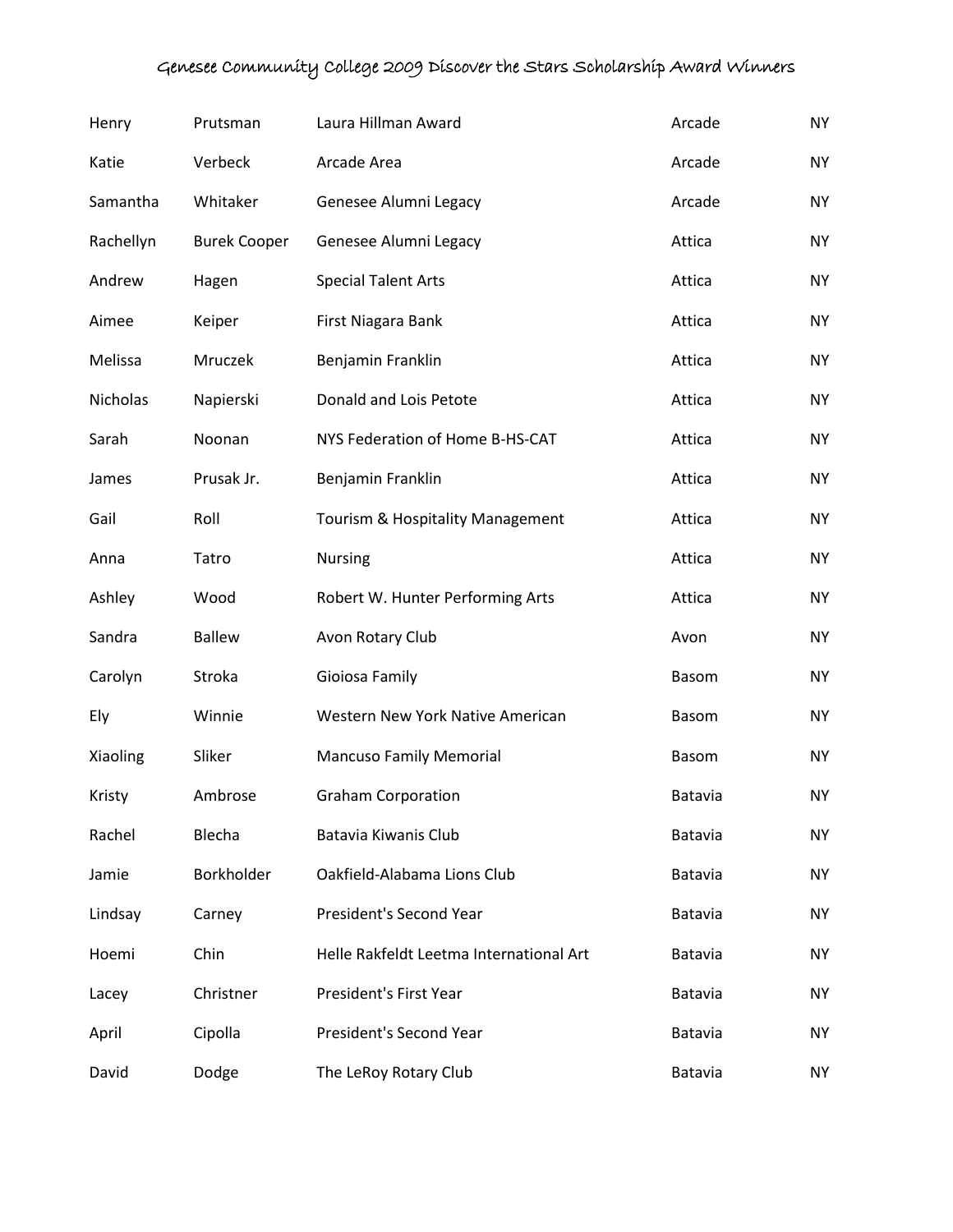| Tina         | Durham     | <b>Recognition - Claire Gsell</b>             | Batavia  | <b>NY</b> |
|--------------|------------|-----------------------------------------------|----------|-----------|
| Joshua       | Finn       | Benjamin Franklin                             | Batavia  | <b>NY</b> |
| DongRyung    | Kim        | <b>Odd Fellows Nursing</b>                    | Batavia  | <b>NY</b> |
| Amanda       | Koepp      | <b>Special Talent Arts</b>                    | Batavia  | <b>NY</b> |
| John         | Mullen     | Town of Batavia Firefighter                   | Batavia  | <b>NY</b> |
| Joseph       | Perez      | Benjamin Franklin                             | Batavia  | <b>NY</b> |
| Jimmie       | Ponder     | <b>Claudine Majors</b>                        | Batavia  | <b>NY</b> |
| Jennifer     | Puccio     | <b>Odd Fellows Nursing</b>                    | Batavia  | <b>NY</b> |
| Janet        | Richardson | President's First Year                        | Batavia  | <b>NY</b> |
| Jaime        | Rodrigues  | Horace J. Lazarony Sr. Hospitality Management | Batavia  | <b>NY</b> |
| Deborah      | Sage       | Batavia Kiwanis Club                          | Batavia  | <b>NY</b> |
| Kailee       | Sisson     | <b>Odd Fellows Community</b>                  | Batavia  | <b>NY</b> |
| <b>Brian</b> | Sprague    | President's Second Year                       | Batavia  | <b>NY</b> |
| Robert       | Swinarski  | Genesee County Chamber of Commerce            | Batavia  | <b>NY</b> |
| Holly        | Townsend   | Robert W. Hunter Performing Arts              | Batavia  | <b>NY</b> |
| Juan         | Villegas   | Recruitment                                   | Batavia  | <b>NY</b> |
| Jennie       | Waldmiller | Batavia Kiwanis Club                          | Batavia  | <b>NY</b> |
| Timothy      | Walton     | Jerry & Lee Kozlowski                         | Batavia  | <b>NY</b> |
| Christina    | Ward       | <b>Batavia Lions Club</b>                     | Batavia  | <b>NY</b> |
| Jonathon     | Yasses     | NYS Federation of Home B-HS-GC                | Batavia  | <b>NY</b> |
| Mark         | Holley     | <b>Recognition - Claire Gsell</b>             | Bergen   | <b>NY</b> |
| Jennifer     | Sheridan   | Kristine Burkhardt Memorial Nursing           | Bergen   | <b>NY</b> |
| Joanna       | Stacy      | <b>Home-Schooled Students</b>                 | Bergen   | <b>NY</b> |
| Ryan         | Stacy      | President's Second Year                       | Bergen   | <b>NY</b> |
| Chantel      | Chlebowski | Recruitment                                   | Blasdell | NY.       |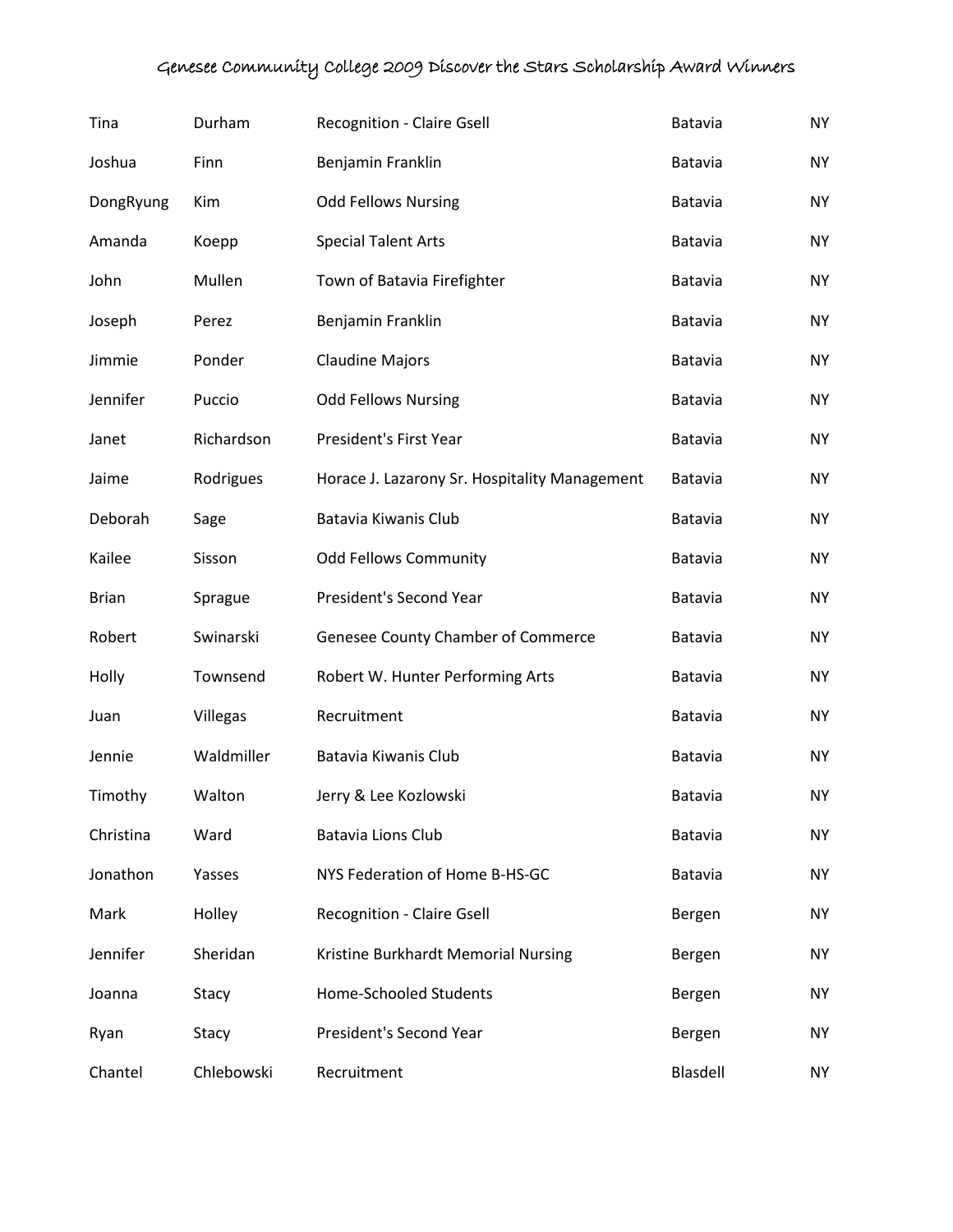| Alexandra      | Blasdell        | President's First Year         | <b>Bliss</b>   | <b>NY</b> |
|----------------|-----------------|--------------------------------|----------------|-----------|
| Jolene         | Sherman         | President's First Year         | <b>Bliss</b>   | <b>NY</b> |
| Samantha       | Pierce          | Arcade Area                    | <b>Bliss</b>   | <b>NY</b> |
| Kimberly       | <b>Breister</b> | Davison                        | Brockport      | <b>NY</b> |
| Cynthia        | Nauden          | Davison                        | Brockport      | <b>NY</b> |
| Casey          | Spence          | Davison                        | Brockport      | <b>NY</b> |
| Kenton         | Chan-Man        | <b>Special Talent Athletic</b> | Brooklyn       | <b>NY</b> |
| Daynesha       | <b>Vicks</b>    | Recruitment                    | Brooklyn       | <b>NY</b> |
| Kevin          | Wilkes          | <b>Special Talent Athletic</b> | Brooklyn       | <b>NY</b> |
| <b>Dallas</b>  | Gary            | <b>Special Talent Athletic</b> | <b>Buffalo</b> | <b>NY</b> |
| Leon           | Nelson          | <b>Special Talent Athletic</b> | <b>Buffalo</b> | <b>NY</b> |
| Terrell        | Rankin          | <b>Special Talent Athletic</b> | <b>Buffalo</b> | <b>NY</b> |
| Julie          | Ivison-Libero   | First Niagara Bank             | Byron          | <b>NY</b> |
| Tanya          | <b>Buckley</b>  | Jerome Foundation Health Care  | Castile        | <b>NY</b> |
| <b>Brandon</b> | <b>Barczak</b>  | Special Talent Athletic -S     | Cheektowaga    | <b>NY</b> |
| Katherine      | Pettis          | Davison                        | Churchville    | <b>NY</b> |
| Jessica        | Veltre          | Davison                        | Churchville    | <b>NY</b> |
| Dillon         | Hale            | Benjamin Franklin              | Corfu          | <b>NY</b> |
| Shane          | Hale            | Benjamin Franklin              | Corfu          | <b>NY</b> |
| Ashley         | Ingram          | P.W. Minor & Sons, Inc.        | Corfu          | <b>NY</b> |
| Amanda         | Ingram          | P.W. Minor & Sons, Inc.        | Corfu          | <b>NY</b> |
| Leslie         | Lyons           | Upstate Door, Inc.             | Corfu          | <b>NY</b> |
| Joshua         | McMartin        | Benjamin Franklin              | Corfu          | <b>NY</b> |
| Melissa        | Seweryniak      | President's Second Year        | Corfu          | <b>NY</b> |
| <b>Brandy</b>  | Christopher     | Special Talent Athletic - F    | Cowlesville    | <b>NY</b> |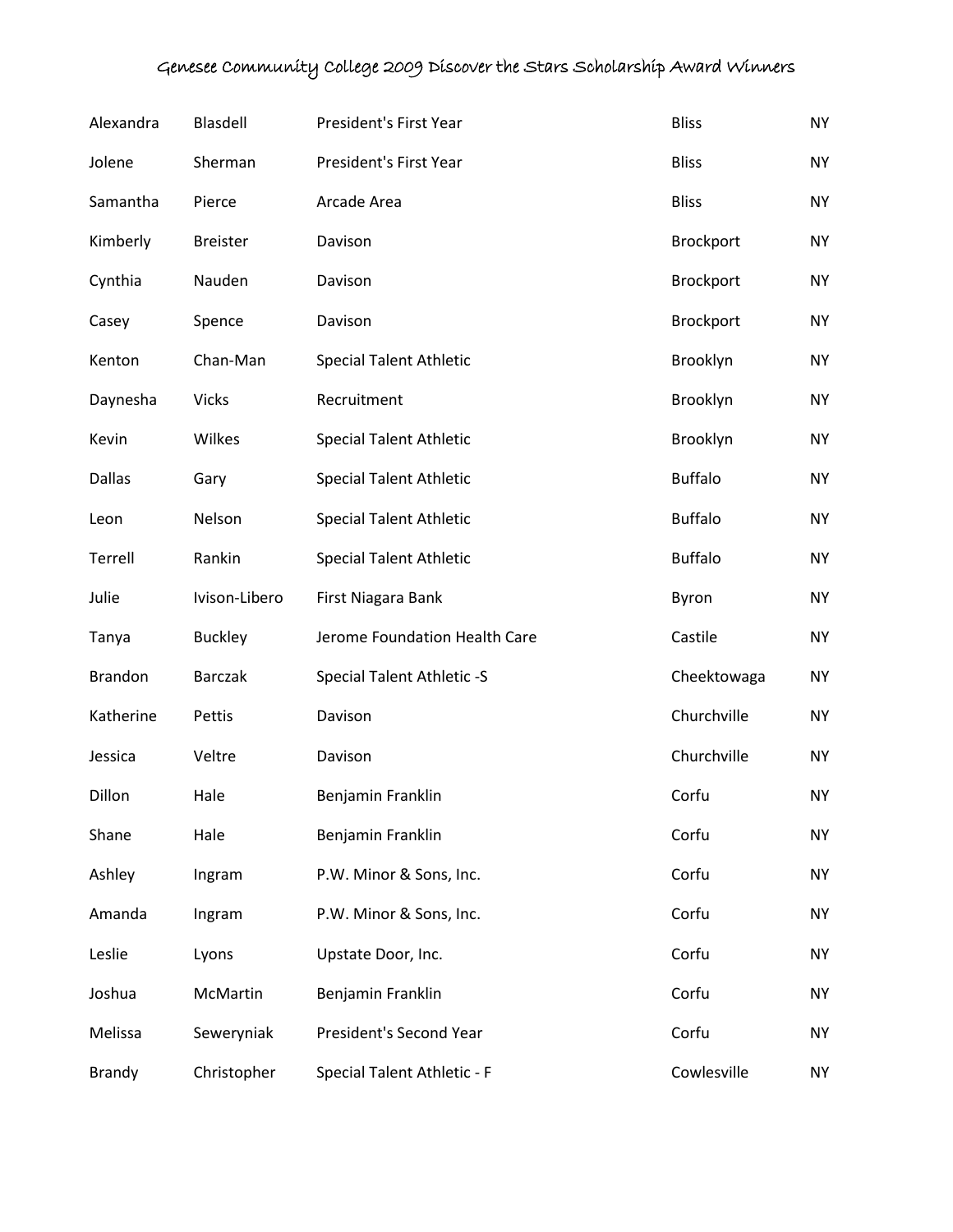| Megan         | DiMartino  | Recruitment                                   | Cuba           | <b>NY</b> |
|---------------|------------|-----------------------------------------------|----------------|-----------|
| Sharyn        | Henry      | Genesee Alumni Legacy                         | Dansville      | <b>NY</b> |
| Gina          | Ronci      | <b>Mancuso Family Memorial</b>                | Dansville      | <b>NY</b> |
| Colin         | Timm       | <b>United Rentals</b>                         | Darien         | <b>NY</b> |
| Rachel        | Czechowski | <b>Business and Professional Women's Club</b> | Darien Center  | <b>NY</b> |
| Sarah         | Elleman    | <b>Barber Conable</b>                         | Darien Center  | <b>NY</b> |
| Crystal       | Fial       | <b>Nursing</b>                                | Darien Center  | <b>NY</b> |
| Katelin       | Adamczak   | Recruitment                                   | <b>Dunkirk</b> | <b>NY</b> |
| Elizabeth     | Barnaby    | <b>Home-Schooled Students</b>                 | East Bethany   | <b>NY</b> |
| <b>Stacie</b> | Cassett    | President's First Year                        | Elba           | <b>NY</b> |
| Ezekiel       | Given      | <b>Recognition - Claire Gsell</b>             | Elba           | <b>NY</b> |
| Stacey        | Pangrazio  | Robert W. Hunter Performing Arts              | Elba           | <b>NY</b> |
| Dalton        | Schultz    | <b>Graham Corporation</b>                     | Elba           | <b>NY</b> |
| Michael       | Glenn      | Davison                                       | Fairport       | <b>NY</b> |
| Ashlie        | Dabolt     | Waste Management Environmental Studies        | Freedom        | <b>NY</b> |
| Amy           | Jenks      | Recruitment                                   | Gasport        | <b>NY</b> |
| Sabrina       | Schwartz   | <b>Nursing</b>                                | Gasport        | <b>NY</b> |
| Karen         | Frost      | Davison                                       | Hamlin         | <b>NY</b> |
| Aleda         | Lalik      | Davison                                       | Hilton         | <b>NY</b> |
| Courtney      | Battaglia  | <b>Miles Orleans County</b>                   | Holley         | <b>NY</b> |
| Jenny         | Siplo      | Ramon and Patricia Chaya                      | Holley         | <b>NY</b> |
| Krystie       | Laurey     | Recruitment                                   | Horseheads     | <b>NY</b> |
| Jamie         | Cowley     | Recruitment                                   | Kent           | <b>NY</b> |
| Christina     | Schaefer   | Michael C. Torcello Memorial                  | Knowlesville   | <b>NY</b> |
| Stephanie     | Merica     | Benjamin Franklin                             | Le Roy         | <b>NY</b> |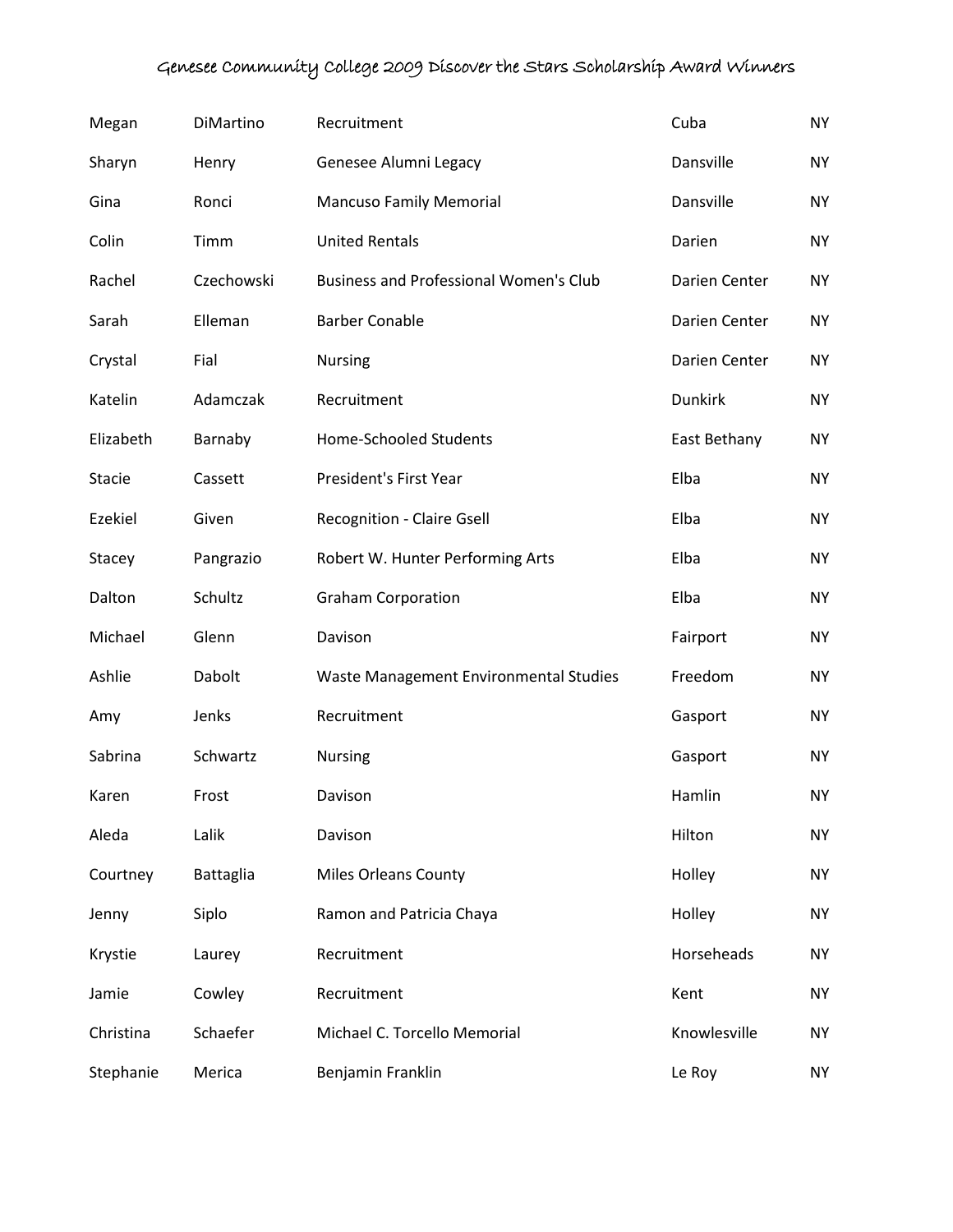| Christian | Evert             | <b>Nursing</b>                                 | Leicester   | <b>NY</b> |
|-----------|-------------------|------------------------------------------------|-------------|-----------|
| Emily     | Callari           | President's First Year                         | LeRoy       | <b>NY</b> |
| Natalie   | Glucksman         | President's Second Year                        | LeRoy       | <b>NY</b> |
| Gena      | Korn              | <b>Odd Fellows Community</b>                   | LeRoy       | <b>NY</b> |
| Molly     | McQuillen         | Virginia Carr Mummford Batavia Society of Arts | LeRoy       | <b>NY</b> |
| Morgan    | Sullivan          | <b>Odd Fellows Community</b>                   | LeRoy       | <b>NY</b> |
| Phyllis   | Washburn          | <b>Recognition - Claire Gsell</b>              | LeRoy       | <b>NY</b> |
| Loyld     | Chrysler          | Special Talent Athletic -S                     | Lewiston    | <b>NY</b> |
| Amanda    | Callahan          | Livingston County Trust                        | Livonia     | <b>NY</b> |
| Lynnea    | Fugle             | Livingston Emergency                           | Livonia     | <b>NY</b> |
| Joseph    | D'Amore           | <b>Orleans County Student of Promise</b>       | Lyndonville | <b>NY</b> |
| Aaron     | O'Connor          | Niagara Area Counselor Assocation              | Lyndonville | <b>NY</b> |
| Katherine | Benson            | President's Second Year                        | Medina      | <b>NY</b> |
| Tammy     | Burtwell          | <b>Miles Orleans County</b>                    | Medina      | <b>NY</b> |
| Doreen    | Capstick          | Veteran's Education                            | Medina      | <b>NY</b> |
| Megan     | Crowley           | President's First Year                         | Medina      | <b>NY</b> |
| Laura     | Dellinger         | <b>Orleans County Student of Promise</b>       | Medina      | <b>NY</b> |
| Allen     | Kelsey            | President's First Year                         | Medina      | <b>NY</b> |
| Tyler     | Koronas           | <b>Special Talent Athletic</b>                 | Medina      | <b>NY</b> |
| Tammy     | Santiago          | <b>Orleans County</b>                          | Medina      | <b>NY</b> |
| Rita      | <b>Fuentes</b>    | Recruitment                                    | Middleport  | <b>NY</b> |
| David     | Pattridge         | Dansville Area                                 | Mt. Morris  | <b>NY</b> |
| Dalton    | Smith             | President's First Year                         | Mt. Morris  | <b>NY</b> |
| Delores   | Opoku-<br>Boateng | Recruitment                                    | New York    | <b>NY</b> |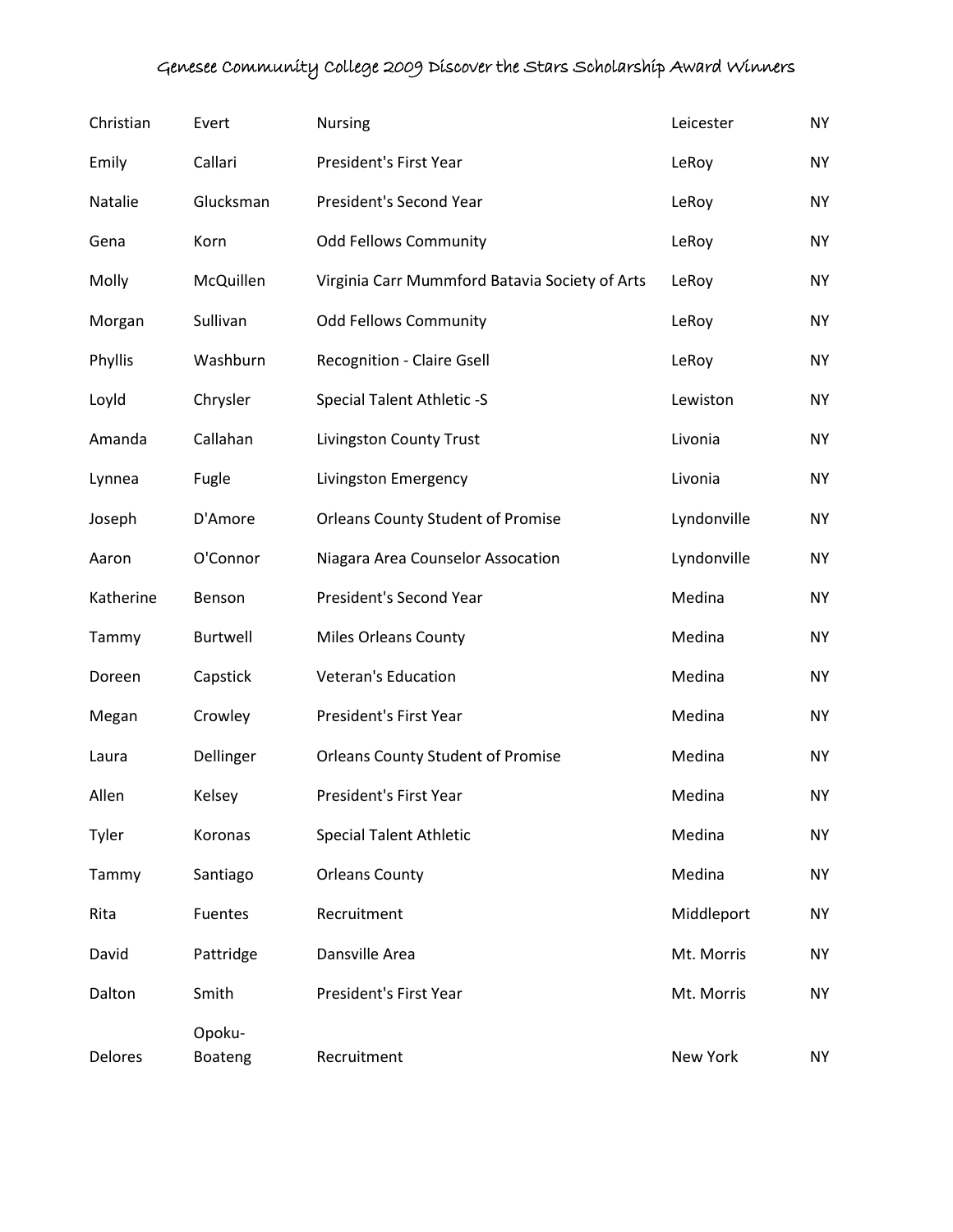| Kelsee          | Sherwood      | Nursing                            | Newfane      | <b>NY</b> |
|-----------------|---------------|------------------------------------|--------------|-----------|
| Jamie           | Borkholder    | President's First Year             | Oakfield     | <b>NY</b> |
| <b>Brittany</b> | Boyce         | President's Second Year            | Oakfield     | <b>NY</b> |
| Kristen         | Casper        | President's First Year             | Oakfield     | <b>NY</b> |
| Samantha        | Denton        | <b>United Rentals</b>              | Oakfield     | <b>NY</b> |
| Adam            | Dixson        | Genesee Alumni Legacy              | Oakfield     | <b>NY</b> |
| Kibler          | Douglas       | President's First Year             | Oakfield     | <b>NY</b> |
| David           | Giles         | Michael C. Torcello Memorial       | Oakfield     | <b>NY</b> |
| Michael         | Riggi         | Jerome Foundation                  | Oakfield     | <b>NY</b> |
| Rachel          | Shamp         | President's Second Year            | Oakfield     | <b>NY</b> |
| Ashley          | Wells         | <b>Mancuso Family Memorial</b>     | Oakfield     | <b>NY</b> |
| Kelsey          | Wolcott       | President's First Year             | Oakfield     | <b>NY</b> |
| Christina       | Beaumont      | <b>Odd Fellows Community</b>       | Pavilion     | <b>NY</b> |
| Anthony         | Johnson       | <b>Odd Fellows Community</b>       | Pavilion     | <b>NY</b> |
| Gary            | Merritt       | Chapin International, Inc.         | Pavilion     | <b>NY</b> |
| Whitney         | Whaley        | Genesee Alumni Legacy              | Pavilion     | <b>NY</b> |
| Kimberly        | Mattle        | Jerome Foundation                  | Perry        | <b>NY</b> |
| Richard         | Muolo         | Jerome Foundation                  | Perry        | <b>NY</b> |
| Natalie         | Naschke       | Theresa Zinni Harrison Nursing     | Perry        | <b>NY</b> |
| Sadie           | Popham        | President's Second Year            | Perry        | <b>NY</b> |
| <b>Bobbie</b>   | Townes        | <b>Complete Payroll Processing</b> | Perry        | <b>NY</b> |
| Tyler           | Kosinski      | Davison                            | Pittsford    | <b>NY</b> |
| ChelsyJames     | VanName       | Recruitment                        | Poland       | <b>NY</b> |
| Alicia          | Halpenny      | Jerome Foundation                  | Portageville | <b>NY</b> |
| Melissa         | <b>Bailey</b> | Davison                            | Rochester    | NY.       |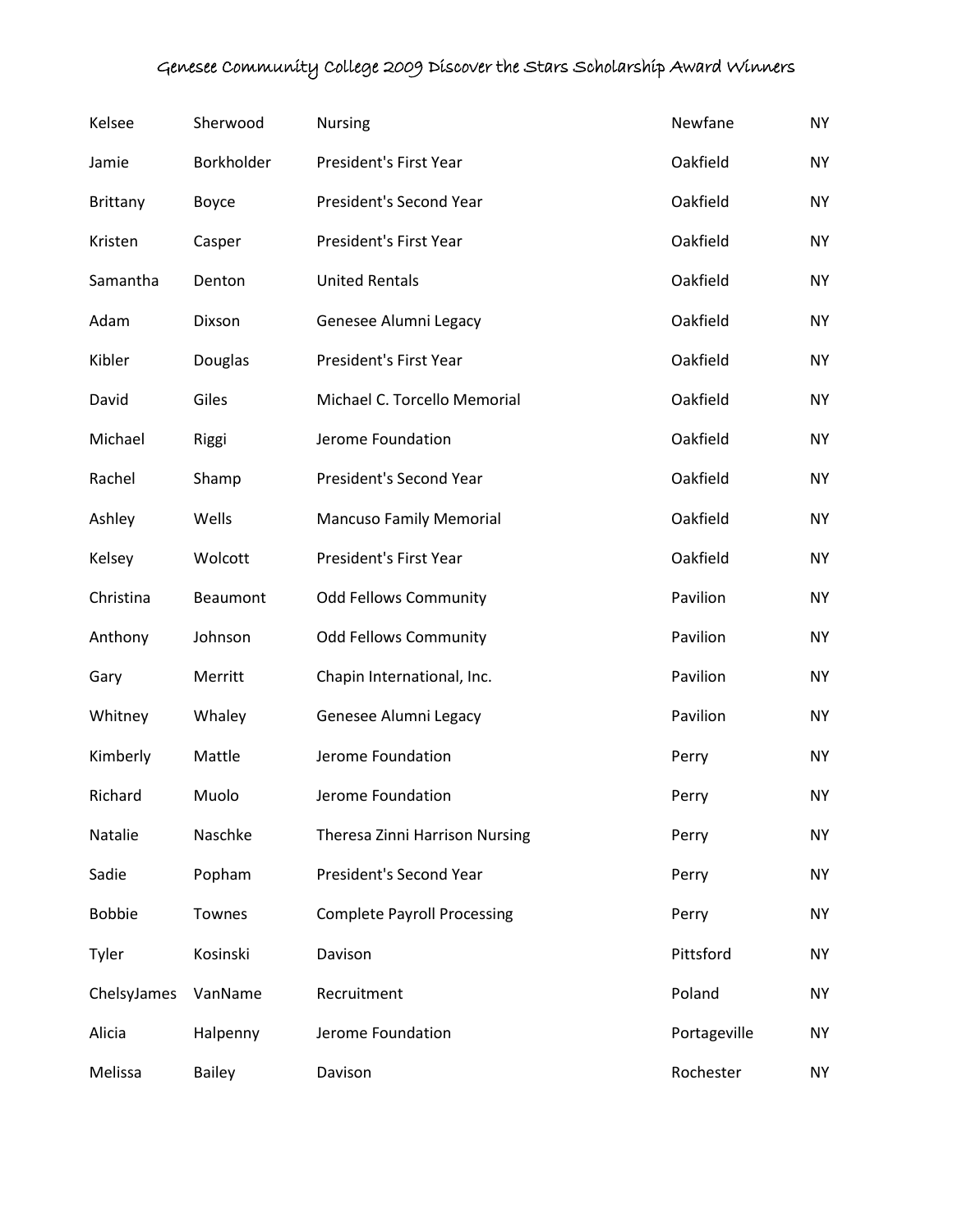| Nicole      | <b>Best</b> | Davison                                 | Rochester             | <b>NY</b> |
|-------------|-------------|-----------------------------------------|-----------------------|-----------|
| Dayana      | Cruz        | Davison                                 | Rochester             | <b>NY</b> |
| Dayami      | Cruz        | Davison                                 | Rochester             | <b>NY</b> |
| Matthew     | Hernandez   | Davison                                 | Rochester             | <b>NY</b> |
| Tomeka      | Outlaw      | Davison                                 | Rochester             | <b>NY</b> |
| Doria       | Smith       | Davison                                 | Rochester             | <b>NY</b> |
| Kathleen    | Wolfe       | Davison                                 | Rochester             | <b>NY</b> |
| Dashiem     | Cherry      | <b>Special Talent Athletic</b>          | Rockville Centre      | <b>NY</b> |
| Alexis      | Figuereo    | Robert W. Hunter Performing Arts        | Saratoga Springs      | <b>NY</b> |
| Miri        | Smith       | Robert W. & Brenda L. Emens             | <b>Silver Springs</b> | <b>NY</b> |
| Kimberly    | Laird       | <b>Graham Corporation</b>               | Stafford              | <b>NY</b> |
| Tyler       | Hall        | <b>United Rentals</b>                   | Stafford              | <b>NY</b> |
| Jenna       | Fontaine    | <b>Waste Management General Studies</b> | Strykersville         | <b>NY</b> |
| Ashley      | Grimes      | Recruitment                             | Syracuse              | <b>NY</b> |
| Katie       | Mank        | Recruitment                             | Tonawanda             | <b>NY</b> |
| Angel       | Kenyon      | Jerome Foundation Health Care           | Varysburg             | <b>NY</b> |
| Dustin      | Hoad        | Warsaw Kiwanis Club                     | Warsaw                | <b>NY</b> |
| Christopher | McDonald    | Lapp Insulator                          | Wayland               | <b>NY</b> |
| Mallory     | Solomon     | Davison                                 | Webster               | <b>NY</b> |
| Allen       | Isaac       | NYS Federation of Home B-RC-GC          | West Henrietta        | <b>NY</b> |
| Kristen     | Bartholomew | <b>Home-Schooled Students</b>           | Wyoming               | NY        |
| Maura       | Cupicha     | President's First Year                  | Wyoming               | NY        |
| Marcedes    | Caver       | Recruitment                             | Bedford               | OH        |
| Shaun       | Slemko      | Recruitment                             | Courtice              | Ontario   |
| Marcello    | Nalli       | Recruitment                             | Etobicoke             | Ontario   |